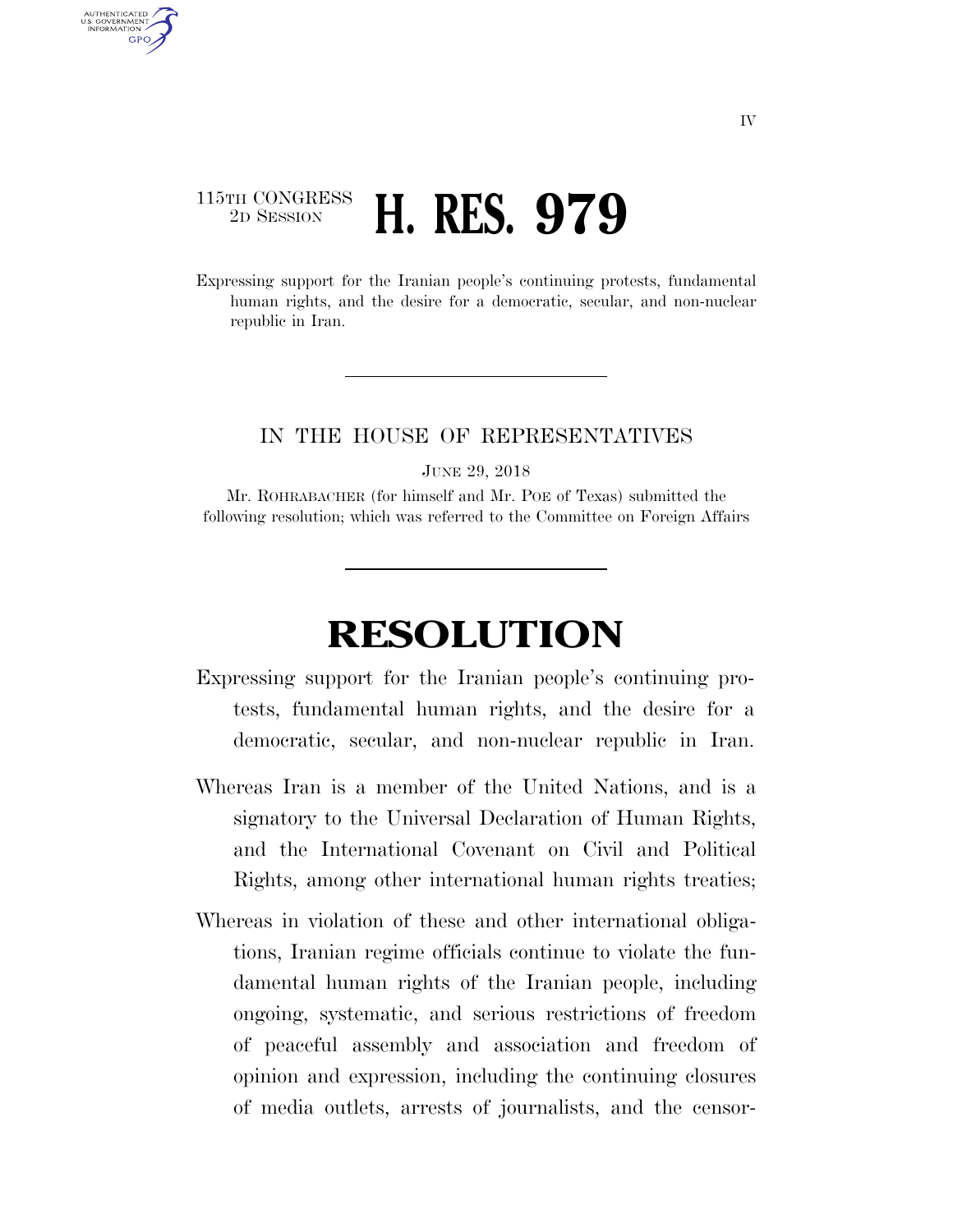ship of expression in online forums such as blogs and websites;

- Whereas the Department of State 2017 International Religious Freedom Report states that ''According to the special rapporteur's August 14 report, adherents of recognized religions . . . continue to face severe restrictions and discrimination, and are reportedly prosecuted for peacefully manifesting their religious beliefs.'';
- Whereas, on June 13, 2018, Iranian authorities again detained prominent lawyer and human rights activist Nasrin Sotoudeh;
- Whereas according to Amnesty International, on June 18, 2018, 51-year-old Sufi bus driver, Mohammad Salas, was executed after a grossly unfair trial, and Secretary of State Mike Pompeo strongly condemned this execution;
- Whereas senior governmental, military, and public security officials in Iran have continued ordering, and committing egregious human rights violations that, in many cases, represent official policies of the Iranian regime;
- Whereas, on December 28, 2017, popular protests against the Iranian regime began in the city of Mashhad and rapidly spread throughout the country, in the most significant anti-government protests in Iran since June 2009;
- Whereas through the protests and slogans the peoples of Iran have demonstrated that neither military intervention nor economic and political concessions to the present viable alternatives in resolving the Iranian crisis; instead articulating their desire for the establishment of a democratic, secular, non-nuclear republic in Iran;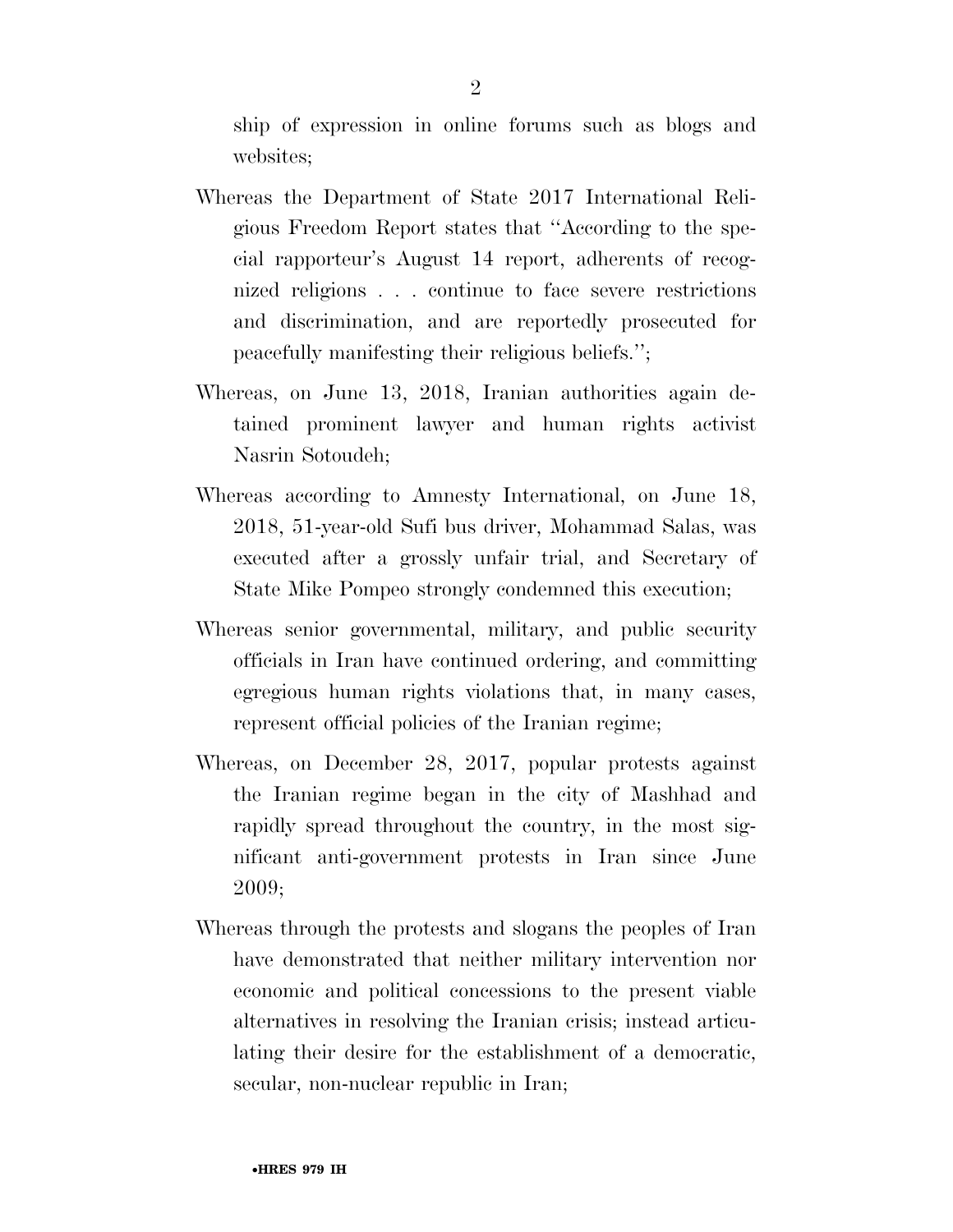- Whereas Secretary of State Mike Pompeo has confirmed that in 2018, the Iranian regime has imprisoned ''hundreds of Sufi dervishes, dozens of environmentalists, 400 Ahwazis, [and] 30 Isfahan farmers'', in addition to over 5,000 people arrested during January 2018 nationwide protests;
- Whereas through the chants of ''Our enemy is right here, they lie when they say it's America.'', the Iranian peoples have undermined the Iranian regime's attempts to portray international support for the people of Iran as either interference in Iranian affairs or warmongering;
- Whereas these protests have continued in the ensuing months in Ahvaz (southwest), Kazerun (south), and Isfahan (central Iran), leading to the nationwide strike by more than 500,000 truck drivers and owners in 280 cities and in all 31 provinces, prompted by numerous economic, social and political grievances, including the lack of basic freedoms, institutionalized government corruption, economic mismanagement, and the Islamic Revolutionary Guard Corps' (IRGC) control of the lion's share of the country's economy;
- Whereas protesters have rejected the regime's costly, destabilizing activities abroad, including its support for the regime in Syria and terrorist groups such as Al-Hashd Al-Sha'abi in Iraq and Hezbollah in Lebanon, manifested in the chants of ''Leave Syria alone, think of us.'', and ''Neither Gaza, nor Lebanon, I give my life only for Iran.'';
- Whereas with chants of ''Down with Khamenei, down with Rouhani.'' and ''Reformers, hardliners, the game is now over.'', the Iranian people have demonstrated their rejection of the theocratic regime in its entirety;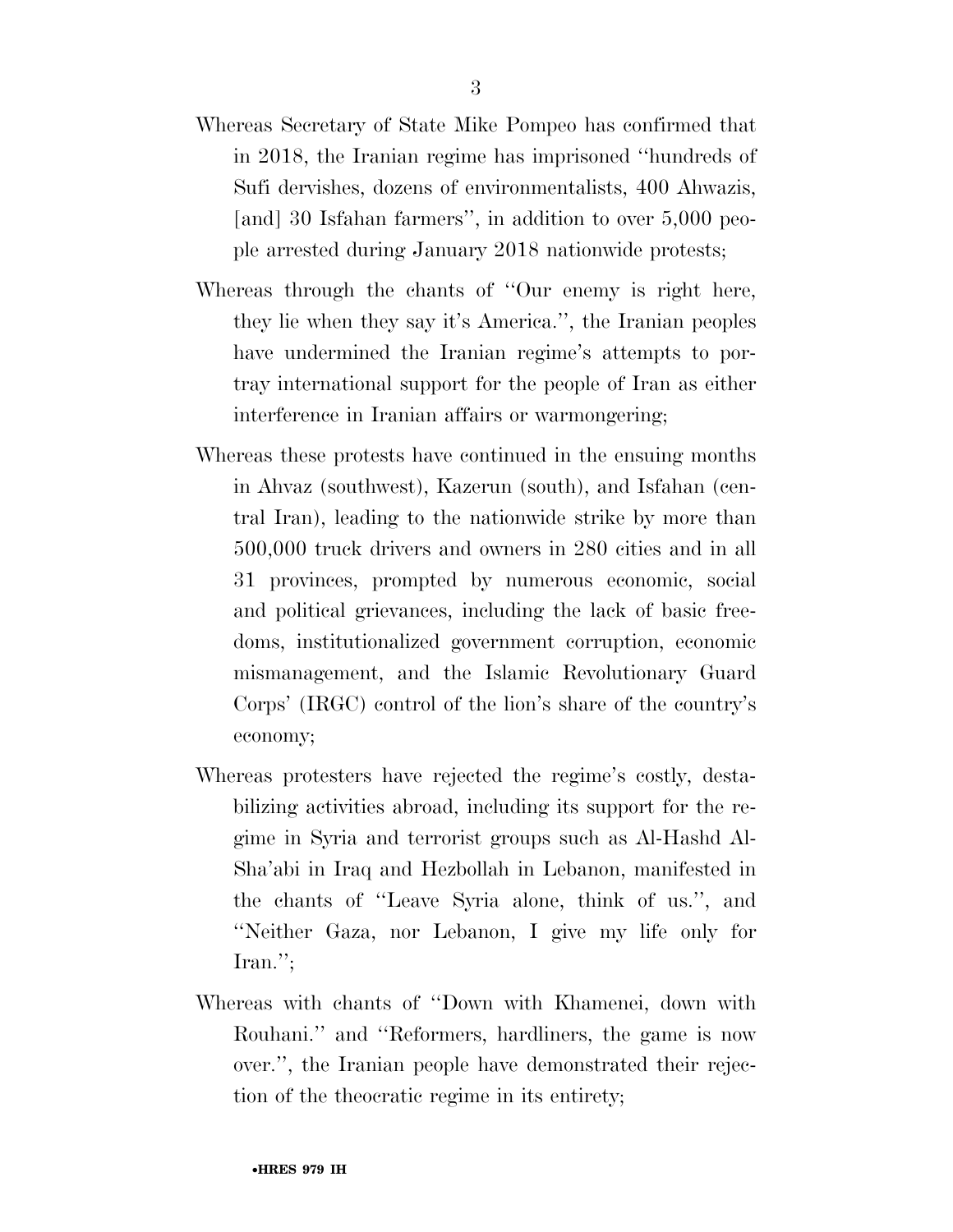- Whereas, on December 29, 2017, the Department of State strongly condemned the arrest of peaceful protesters and noted that ''Iran's leaders have turned a wealthy country with a rich history and culture into an economically depleted rogue state whose chief exports are violence, bloodshed, and chaos.'';
- Whereas, on January 2, 2018, the French Foreign Ministry stated that ''French authorities are closely monitoring the situation in Iran. Demonstrating freely is a fundamental right. The same is true for the free movement of information. France expresses its concern over the large number of victims and arrests.";
- Whereas IRGC and its Basij militia have been sanctioned by the United States for planning and carrying out serious human rights abuses against the Iranian people, including for the cruel and prolonged torture of political dissidents;
- Whereas the House of Representatives, through H.R. 4744, has expressed support for ''efforts made by the peoples of Iran to promote the establishment of basic freedoms that build the foundation for the emergence of a freely elected, open, non-corrupt and democratic political system'';
- Whereas a free and democratic Iran will recognize the rights and sovereignty of all countries of the region, non-interference in their affairs of neighboring countries, and establishing political, economic, and cultural relations based on peaceful coexistence with all countries of the Middle East and the world;
- Whereas a free and democratic Iran will seek equal political participation by all Iranians from all ethnic and religious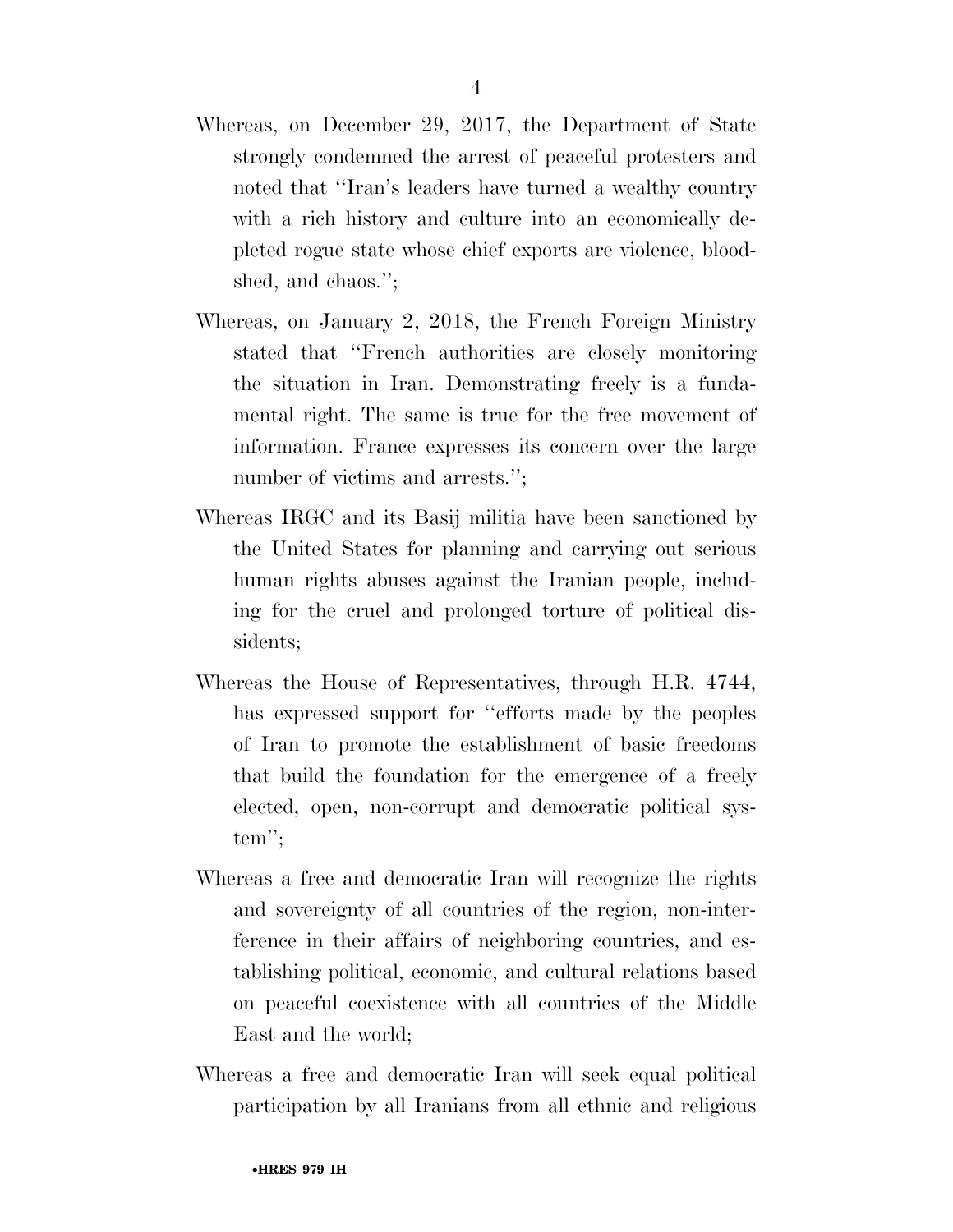groups, including Arabs, Azeris, Baluchis, Kurds, Lurs, Persians, Qashqai, Turkemans, and others;

- Whereas an inclusive and broad-based dialogue process, that includes representatives from all ethnic and religious groups, would work to agree on the new Constitution of a free and decentralized democratic Iran;
- Whereas Iranian opposition groups have called for universal suffrage and free elections, and advocate gender, religious and ethnic equality, adherence to market economy principles and the establishment of a decentralized republic based on separation of religion and state and a non-nuclear Iran;
- Whereas these plans commit a free and democratic Iran to the abolition of Sharia Law, the death penalty, a foreign policy based on peaceful coexistence, international and regional peace and cooperation; and
- Whereas the plan recognizes that the ballot box is the only criterion for legitimacy, and accordingly it seeks a republic based on universal suffrage: Now, therefore, be it
- 1 *Resolved,* That the House of Representatives—
- 2 (1) stands with the people of Iran who are en-3 gaged in continuing, legitimate and peaceful protests 4 against an oppressive, corrupt regime;
- 5 (2) condemns the Iranian regime's egregious 6 human rights abuses against the Iranian people, in-7 stitutional corruption, destabilizing activities abroad, 8 and the failure to abide by its international conven-9 tions and obligations; and